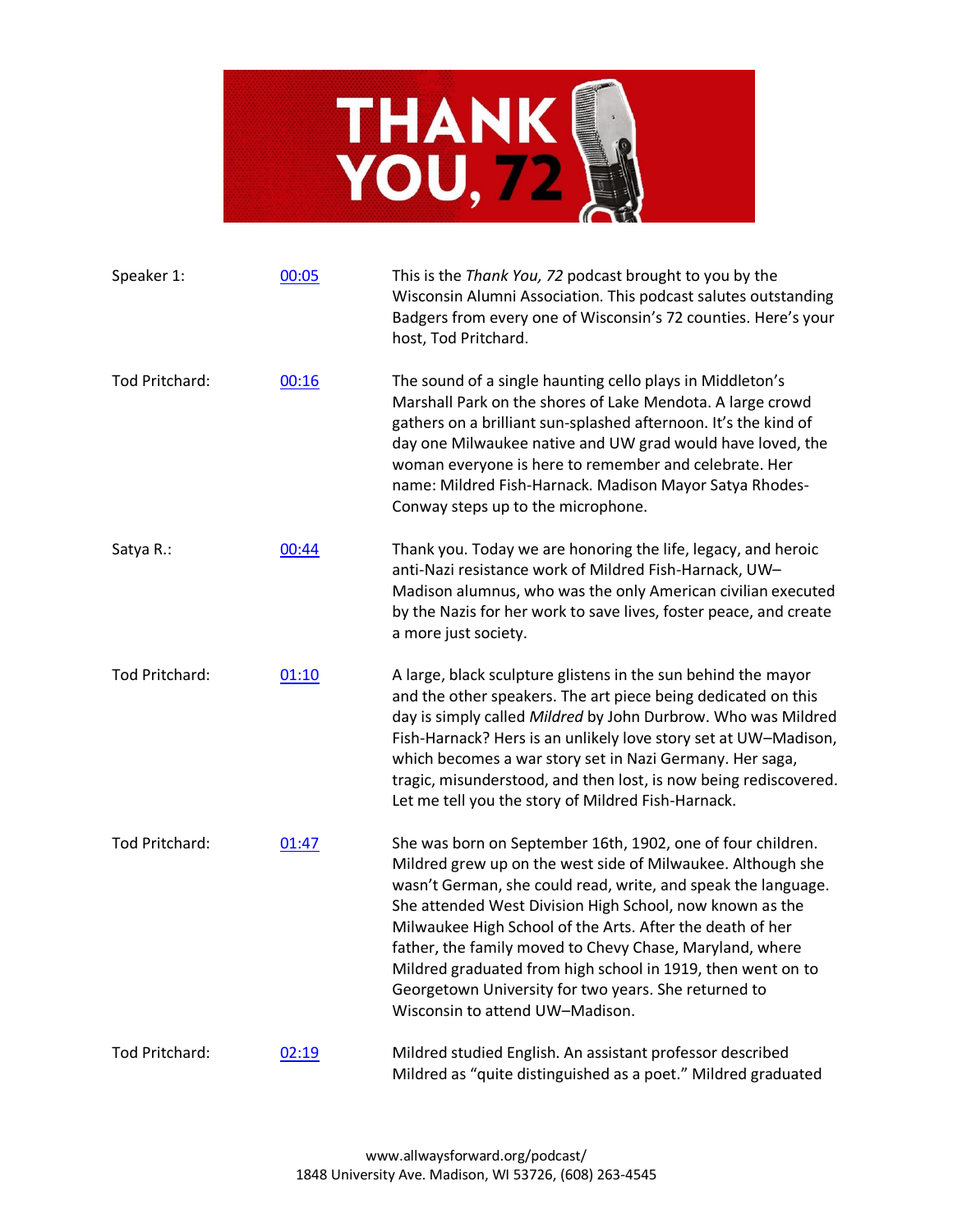|                |       | from the University of Wisconsin with a bachelor's degree in<br>1925 and stayed at Wisconsin to teach English and attend<br>graduate school. As legend has it, a Rockefeller scholar from<br>Germany named Arvid Harnack went to the wrong campus<br>building and accidentally stumbled into Mildred's classroom.<br>Struck by her beauty, he summoned the courage to introduce<br>himself and proposed that he help her with her German, if she<br>helped him with his English. While helping each other, they fell<br>in love. Harnack often wrote letters to his mother, who was still<br>in Germany, about Mildred and their adventures in Wisconsin. |
|----------------|-------|-----------------------------------------------------------------------------------------------------------------------------------------------------------------------------------------------------------------------------------------------------------------------------------------------------------------------------------------------------------------------------------------------------------------------------------------------------------------------------------------------------------------------------------------------------------------------------------------------------------------------------------------------------------|
| Arvid Harnack: | 03:03 | Spent the day of brilliant sunshine on Lake Mendota. Lots of<br>flowers under the green trees and exotic, wonderful birds. On<br>another Sunday we went to Devil's Lake. It's a crystal-clear lake<br>between two high cliffs. We laid down on the highest point and<br>looked down and across the wide countryside. The cliffs here<br>are an exception. The rest of Wisconsin is fairly level and flat.                                                                                                                                                                                                                                                 |
| Arvid Harnack: | 03:30 | I've read Faust with Mildred. Mildred seems to have a feel for<br>languages. She learned Greek quickly enough to be able to read<br>Homer very quickly.                                                                                                                                                                                                                                                                                                                                                                                                                                                                                                   |
| Tod Pritchard: | 03:40 | Arvid and Mildred were married in August, 1926, at her<br>brother's farm near the village of Brooklyn, Wisconsin. At about<br>the same time, Mildred earned her master's degree from UW-<br>Madison. In a few years, they would move back to Germany. It<br>was a fateful decision that radically changed the course of their<br>lives and brought them in direct conflict with Nazi leader Adolf<br>Hitler.                                                                                                                                                                                                                                              |
| Speaker 1:     | 04:04 | You're listening to the Thank You, 72 podcast brought to you by<br>the Wisconsin Alumni Association. Now back to the story of<br>Milwaukee County native and UW alum Mildred Fish-Harnack.                                                                                                                                                                                                                                                                                                                                                                                                                                                                |
| Adolf Hitler:  | 04:25 | [German 00:04:16].                                                                                                                                                                                                                                                                                                                                                                                                                                                                                                                                                                                                                                        |
| Translator:    | 04:27 | One of the greatest problems I found were the relations of<br>Germany with Poland. It seems as though this enmity might<br>become hereditary, but instead of dealing with a democracy, I<br>dealt with one man, and the result was a treaty for 10 years,<br>which will prevent any clash between Germany and Poland.                                                                                                                                                                                                                                                                                                                                     |
| Announcer:     | 04:49 | The National Broadcasting Company is bringing you this address<br>by Adolf Hitler from Berlin, Germany.                                                                                                                                                                                                                                                                                                                                                                                                                                                                                                                                                   |
| Translator:    | 05:01 | The whole people is now united, and we are absolutely<br>confident of victory.                                                                                                                                                                                                                                                                                                                                                                                                                                                                                                                                                                            |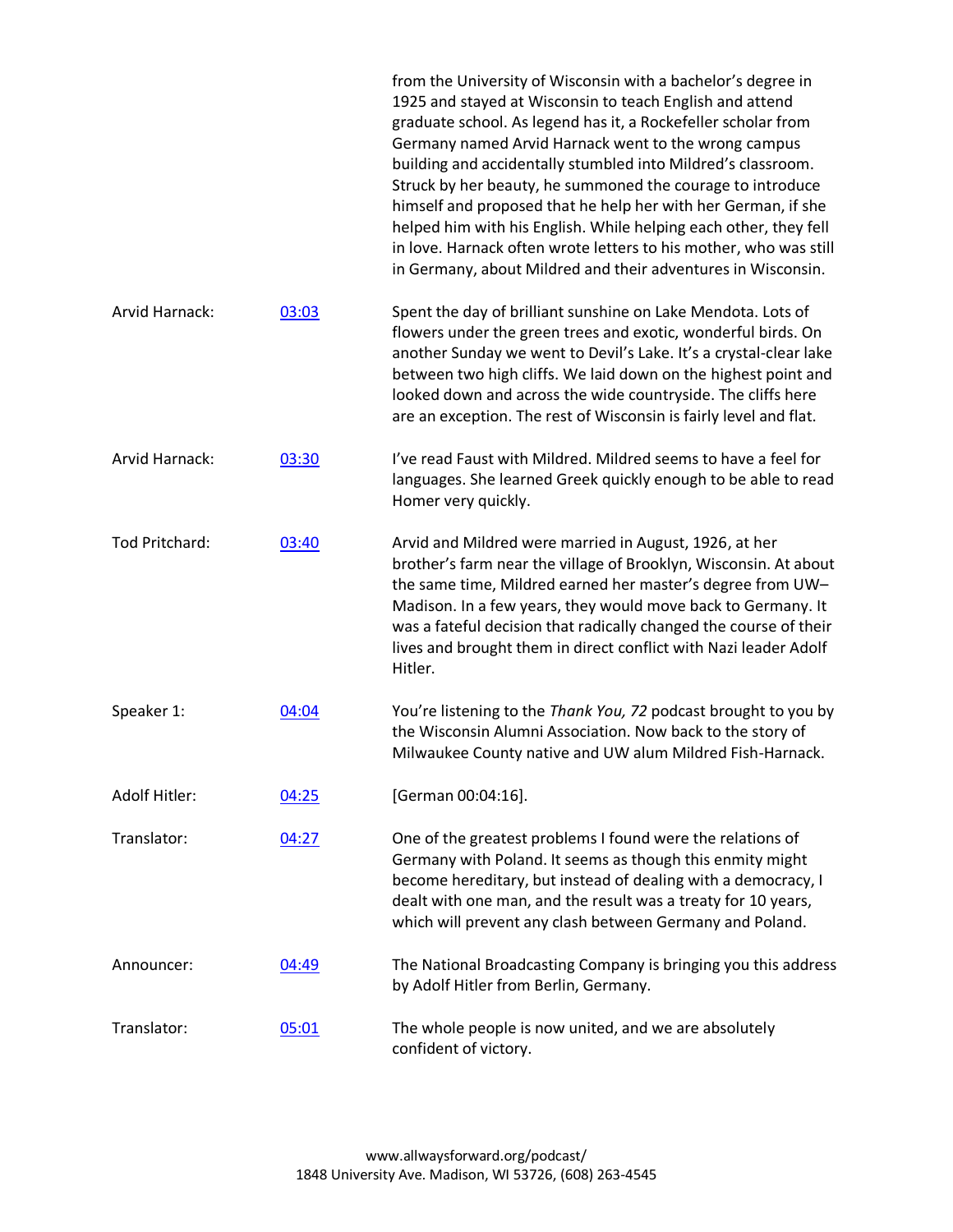| Crowd:         | 05:14 | Sieg Heil! Sieg Heil! Sieg Heil! Sieg Heil! Sieg Heil! Sieg Heil!                                                                                                                                                                                                                                                                                                                                                                                                                                                                                                                                                                                                                                                                                                                                                                                                                                                                                                                                         |
|----------------|-------|-----------------------------------------------------------------------------------------------------------------------------------------------------------------------------------------------------------------------------------------------------------------------------------------------------------------------------------------------------------------------------------------------------------------------------------------------------------------------------------------------------------------------------------------------------------------------------------------------------------------------------------------------------------------------------------------------------------------------------------------------------------------------------------------------------------------------------------------------------------------------------------------------------------------------------------------------------------------------------------------------------------|
| Translator:    | 05:15 | The applause that you hear are the well-known words Sieg Heil<br>- Hail Victory.                                                                                                                                                                                                                                                                                                                                                                                                                                                                                                                                                                                                                                                                                                                                                                                                                                                                                                                          |
| Crowd:         | 05:20 | (singing)                                                                                                                                                                                                                                                                                                                                                                                                                                                                                                                                                                                                                                                                                                                                                                                                                                                                                                                                                                                                 |
| Tod Pritchard: | 05:28 | Berlin, 1938. Adolf Hitler had gone from obscurity to leader of<br>Germany. His Nazi regime is in power and his army is moving<br>across Europe. The Germany Mildred Fish-Harnack and her<br>husband, Arvid, moved to 10 years earlier has changed<br>dramatically. They had settled in Eastern Germany, where<br>Mildred worked on her doctorate at the University of Giessen.<br>Arvid worked for the German government. Just a few months<br>later, international stock markets crashed, triggering the start of<br>a global depression, which helped propel Adolf Hitler and his<br>Nazi party into power. By 1931, Mildred was teaching American<br>literature at Berlin University, but she was fired just over a year<br>later. She was told she was not Nazi enough. She then taught<br>English in an evening secondary school. She also worked as a<br>translator for several publishers, and helped Irving Stone<br>translate his biography of Vincent van Gogh, Lust for Life, into<br>German. |
| Tod Pritchard: | 06:25 | Arvid and Mildred made a heroic but dangerous decision. They<br>felt that they had to fight the Nazis in whatever way they could,<br>so they joined a small resistance group, which included some of<br>their friends that they had met at the University of Wisconsin.                                                                                                                                                                                                                                                                                                                                                                                                                                                                                                                                                                                                                                                                                                                                   |
| Tod Pritchard: | 06:39 | The U.S. Embassy closed in December 1941, after the bombing<br>of Pearl Harbor and America's entry into World War II. The<br>group continued to transmit vital information to Moscow via<br>radio supplied by the Soviets. The Gestapo called this resistance<br>group the Red Orchestra. Red for communist, orchestra for the<br>transmission of secret coded information - like an orchestra<br>playing music. In 1940 and '41, the Red Orchestra passed on<br>vital information about the upcoming German attack on the<br>Soviet Union.                                                                                                                                                                                                                                                                                                                                                                                                                                                               |
| Tod Pritchard: | 07:10 | Then, tragedy struck. The group was exposed when the Nazis<br>broke a secret Russian communications code, which the Red<br>Orchestra was using. Mildred and Arvid were arrested by the<br>Gestapo in September of 1942, while on vacation at the Baltic<br>sea. After horrific treatment at the hands of the Nazis, Arvid was<br>convicted by a military tribunal of high treason and espionage.<br>Mildred was convicted as an accessory to espionage, sentenced<br>to six years of hard labor. Arvid wrote Mildred a final letter. It                                                                                                                                                                                                                                                                                                                                                                                                                                                                   |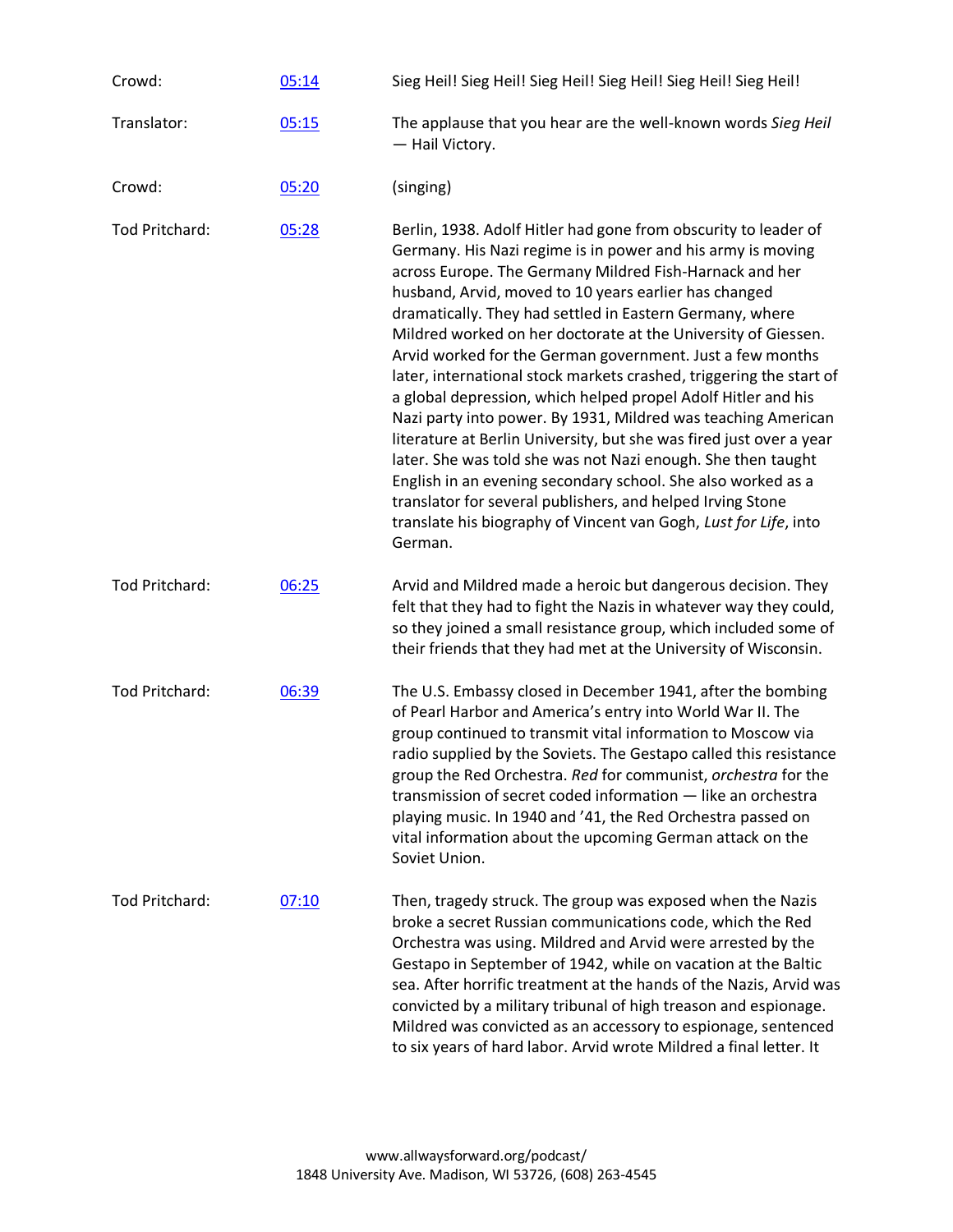|                |       | was a tribute to their love and remembrance of the days they<br>spent together in Madison, Wisconsin.                                                                                                                                                                                                                                                                                                                                                                                                                |
|----------------|-------|----------------------------------------------------------------------------------------------------------------------------------------------------------------------------------------------------------------------------------------------------------------------------------------------------------------------------------------------------------------------------------------------------------------------------------------------------------------------------------------------------------------------|
| Arvid Harnack: | 07:50 | Despite all of the hardships, I can gladly look back on my life up<br>to now. The light outweighed the darkness, and our marriage<br>was the primary reason for that. Last night I spent a long time<br>thinking about all of the beautiful moments in our marriage and<br>the longer I thought of them, the more I remembered. It was<br>like looking into a starry sky, and the longer you looked, the<br>more stars appeared, and the more they grew in number, and<br>the more intensely you looked at them.     |
| Arvid Harnack: | 08:26 | Can you remember Picnic Point, when we got engaged? And<br>before that, our first serious talk at lunch in a restaurant on<br>State Street? That talk became my guiding star and has<br>remained so. You are in my heart. My greatest wish is that you<br>are happy when you think of me. I am when I think of you.<br>Many, many kisses. I hug you tight. Your A.                                                                                                                                                   |
| Tod Pritchard: | 08:59 | Arvid was executed three days before Christmas 1942, still<br>believing Mildred would serve her prison time, perhaps even<br>return to the Madison they loved. But Adolf Hitler had other<br>plans. The Führer ordered the Nazi courts to retry Mildred. She<br>was found guilty, this time of treason. On February 16th, 1943,<br>she became the only female American civilian to be executed on<br>the direct order of Adolf Hitler. Her last words: "I also loved<br>Germany so much." She was only 40 years old. |
| Tod Pritchard: | 09:38 | Mildred and Arvid's heroic resistance work was lost in the fog of<br>the Cold War. Because the Red Orchestra fed so much of its<br>information through the Soviet Union, the CIA investigated the<br>group as communist spies. Shortly after the sculpture<br>dedication in Middleton, I spoke about this lost and found<br>history with Heinz Klug, professor of law at UW-Madison.                                                                                                                                 |
| Heinz Klug:    | 10:00 | Because of the Cold War, he initial response was that she was<br>finally recognized, think as late as 1976 in East Germany where<br>a school was named for her and because the West treated this<br>like this was all a Soviet spy ring. But now, finally, the new<br>histories have been written and it's been shown that these were<br>people who were first of all, an independent group who sought<br>to help the allies in whichever way they could.                                                            |
| Heinz Klug:    | 10:29 | And after the war broke out, the American Embassy was still<br>open in Berlin before the U.S. declared war, and they had equal<br>connection with both the U.S. Embassy and what was then the<br>Soviet Embassy. And then the U.S. Embassy closed as war was<br>declared after Pearl Harbor, and they proceeded to continue to                                                                                                                                                                                       |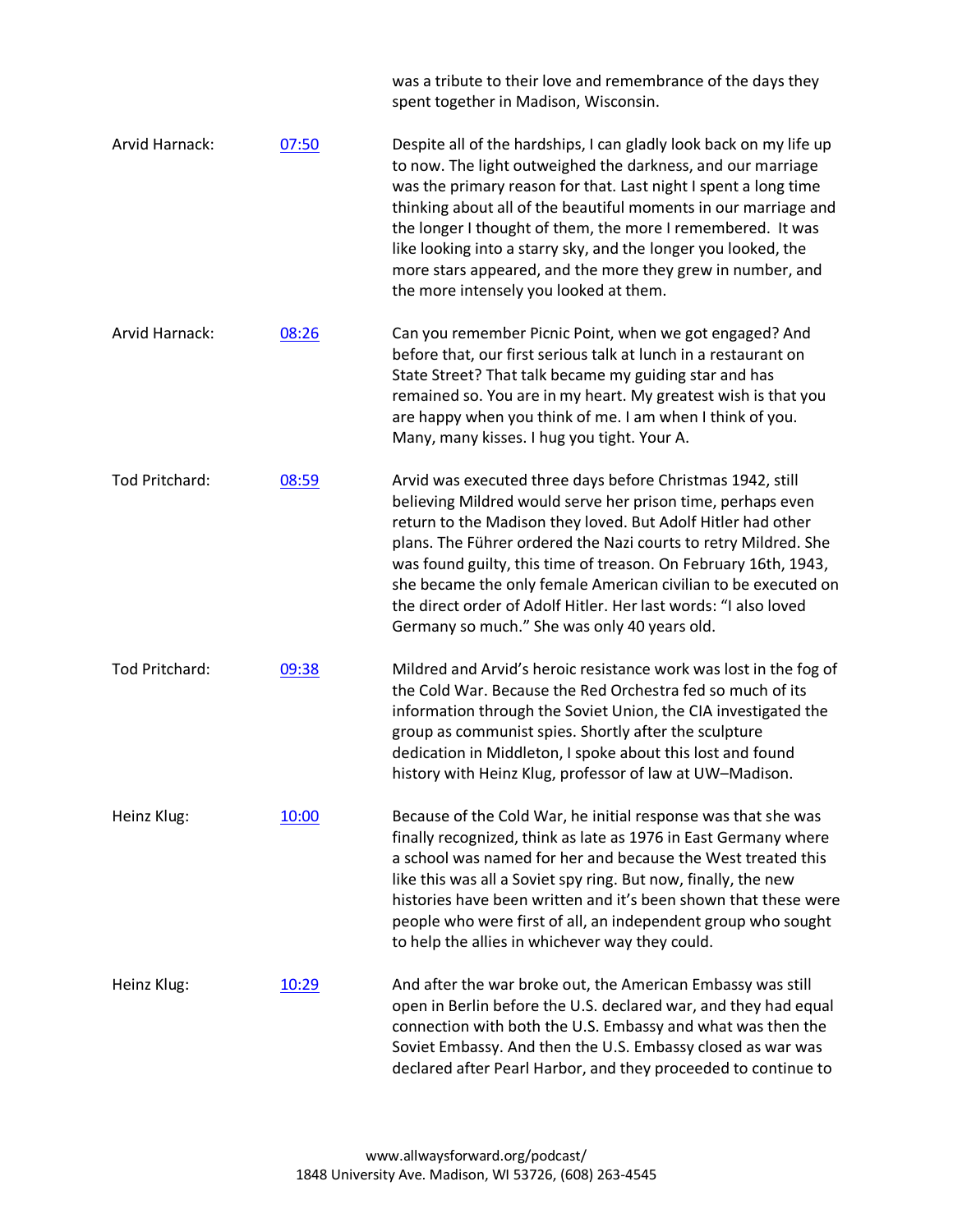|                |       | the connection. The only connection then with the Allies was<br>through the Soviets. And that's why they were provided that<br>equipment from the Soviets. Now, the Soviets did build a<br>network of many communists across Europe that became the<br>Abwehr, the German counterintelligence, called the Red<br>Orchestra. But then after the war, because they were<br>associated, everybody treated this like they were all<br>communists, and therefore - given the Cold War - not people<br>we would associate with $-$ which is outrageous anyway $-$ but<br>the fact is, is that whether they were communists or not, now<br>becomes irrelevant. These were people who were engaged in<br>resistance against fascism, period. |
|----------------|-------|--------------------------------------------------------------------------------------------------------------------------------------------------------------------------------------------------------------------------------------------------------------------------------------------------------------------------------------------------------------------------------------------------------------------------------------------------------------------------------------------------------------------------------------------------------------------------------------------------------------------------------------------------------------------------------------------------------------------------------------|
| Tod Pritchard: | 11:29 | In 1986, Wisconsin established Mildred's birthday, September<br>16th, as Mildred Fish-Harnack Day. UW-Madison also created<br>the Mildred Fish-Harnack Human Rights and Democracy<br>Lecture, held each academic year. Again, Professor Klug.                                                                                                                                                                                                                                                                                                                                                                                                                                                                                        |
| Heinz Klug:    | 11:45 | For me, the most important thing to remember is that she, as a<br>really ordinary person - she wasn't a politico who was<br>committed to some future, except that she was committed to<br>$dignity$ $-$ and that she stood by that and was willing to take the<br>risks that eventually led to her death, based on her resistance to<br>the regime that they were facing.                                                                                                                                                                                                                                                                                                                                                            |
| Tod Pritchard: | 12:11 | She was just like many of us, right?                                                                                                                                                                                                                                                                                                                                                                                                                                                                                                                                                                                                                                                                                                 |
| Heinz Klug:    | 12:14 | She was. She was just like many of us. She was a Wisconsinite,<br>through and through, who found herself in situations where, to<br>her credit, she was willing to stand up.                                                                                                                                                                                                                                                                                                                                                                                                                                                                                                                                                         |
| Tod Pritchard: | 12:25 | We now welcome to the podcast, New York Times best-selling<br>author and Madison resident Jennifer Chiaverini. Jennifer, thank<br>you so much for being here on the podcast.                                                                                                                                                                                                                                                                                                                                                                                                                                                                                                                                                         |
| Jennifer C.:   | 12:34 | Thank you.                                                                                                                                                                                                                                                                                                                                                                                                                                                                                                                                                                                                                                                                                                                           |
| Tod Pritchard: | 12:35 | She has a new book called Resistance Women. It's based, in<br>part, on the life of Mildred Fish-Harnack. And so first off, so<br>many people have described Mildred's life as that of an ordinary<br>person determined to resist the rise of evil, and you really<br>captured that well in your book. I mean, it's a fascinating book.<br>It's a great read. How did you first discover Mildred's story?                                                                                                                                                                                                                                                                                                                             |
| Jennifer C.:   | 13:01 | Well, I first heard about her because, as you probably know,<br>every year we celebrate Mildred's birthday as Mildred Harnack<br>Day here in Wisconsin. And it's noted in the Wisconsin public<br>schools, and I have two children who are in the Wisconsin                                                                                                                                                                                                                                                                                                                                                                                                                                                                          |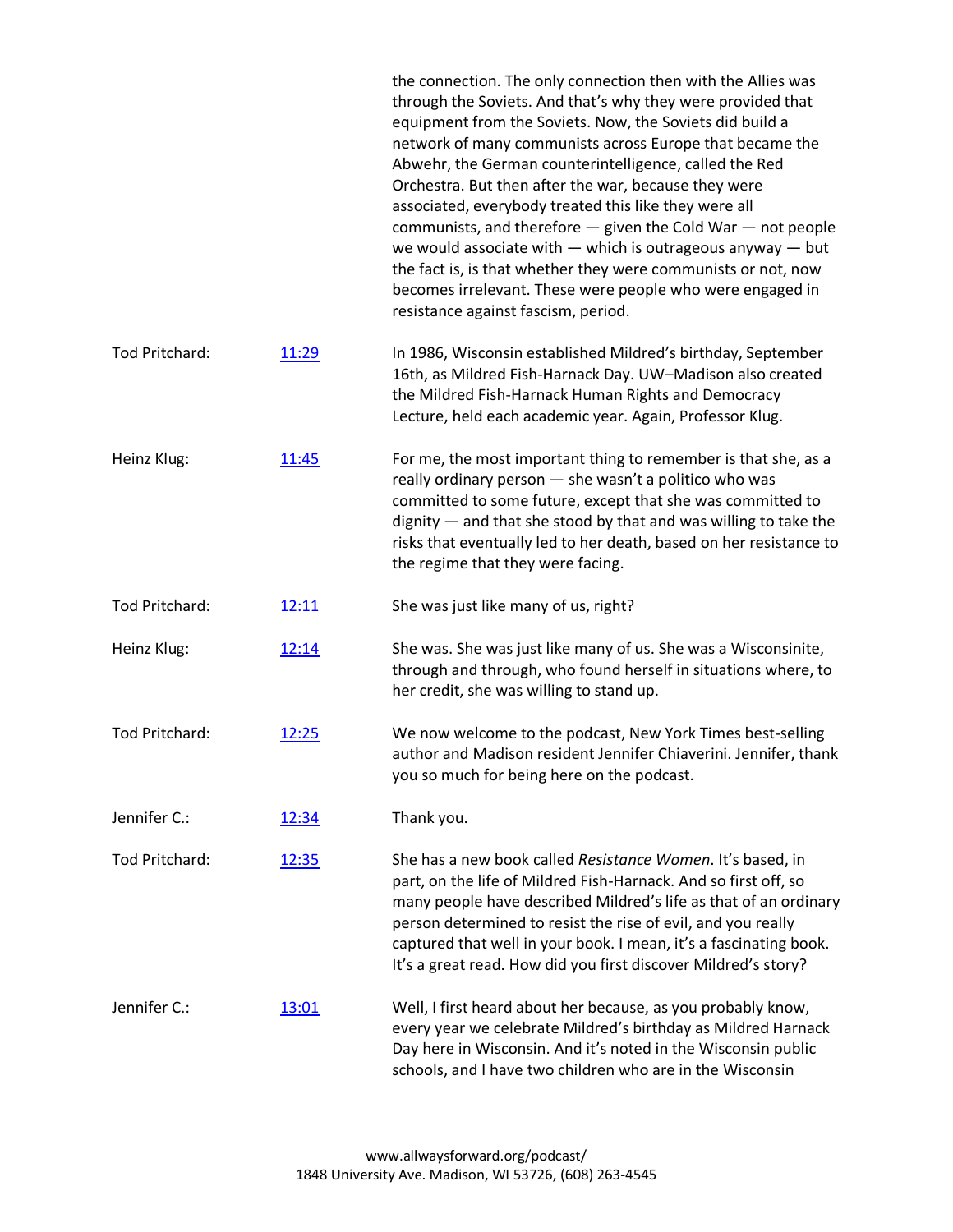schools, so I heard about it in some way through them, something they had heard at school. And then that idea for learning more about her and writing about her stayed in my mind from that point forward. And then it was reinforced later when I saw a social media post from the Wisconsin Humanities Council. And this not only announced that this is Mildred Harnack Day in the Wisconsin public schools, but it also had this picture of Mildred. And she was just someone who just looked like someone you'd want for a friend. She had a lovely gentle smile and just a kind look on her face, and she seemed like someone you would want to get together with and talk about books and talk about what's going on in the in the Madison scene.

Jennifer C.:  $\frac{14:09}{2}$  $\frac{14:09}{2}$  $\frac{14:09}{2}$  And then the caption of the photo noted that she was the only American woman who was executed on direct orders of Adolf Hitler. And then when I saw the juxtaposition of that harrowing caption with this lovely woman, smiling and looking like such a kind, gentle person, that just struck me as so astonishing that I wanted to know how in the world did this young woman from Wisconsin, this aspiring writer, an English major and teacher, how did she end up in Berlin during these crucial, dangerous years, and how did she end up on Hitler's enemies list? So that was really what inspired me to learn more about her and to see if I could find answers to those questions that provoked my curiosity.

Tod Pritchard: [15:01](https://www.rev.com/transcript-editor/Edit?token=7LBHnAWF59PwRdc42QMOobz5mzVyI-48LW67kEt4mXztEqyYDrJHkxn-jW5v9ONTbqCklIsIzP6Tn8EZNhurHHQpyNM&loadFrom=DocumentDeeplink&ts=901.33) You did an amazing job of researching Mildred's life. You can really tell in the book that you took a lot of care in finding the facts of her life and what she went through. Tell me, what were some of the things that really caught your attention, that you thought were the most startling facts about her life?

Jennifer C.: [15:22](https://www.rev.com/transcript-editor/Edit?token=F7RhKVwC-te9gXva4pHM9kvZXlrF6oGPK_P0Xudkb9UU0irwPmsNp31Y8CFxEdQ396XtkfiZGb10E8yWk6nm4Ju0AK4&loadFrom=DocumentDeeplink&ts=922.65) Well, I think that the fact that she came so far, she started out with a very — she struggled, her family struggled when she was young and growing up, but she was committed to her education, and that is something. The drive to learn, and to write, and to be a creative person never left her. So I found that very intriguing and interesting. But I think something else that struck me throughout my research process and inspired me throughout the writing process was that Mildred, and her friends, and her husband, and the others that she worked with in this resistance circle, they were not trained spies. They were not professional espionage agents who were trained by a military outfit and snuck into Germany and did their jobs. They were ordinary people from all walks of life who, when millions of others were willing to go along or look the other way when there were atrocities and oppression ever increasing in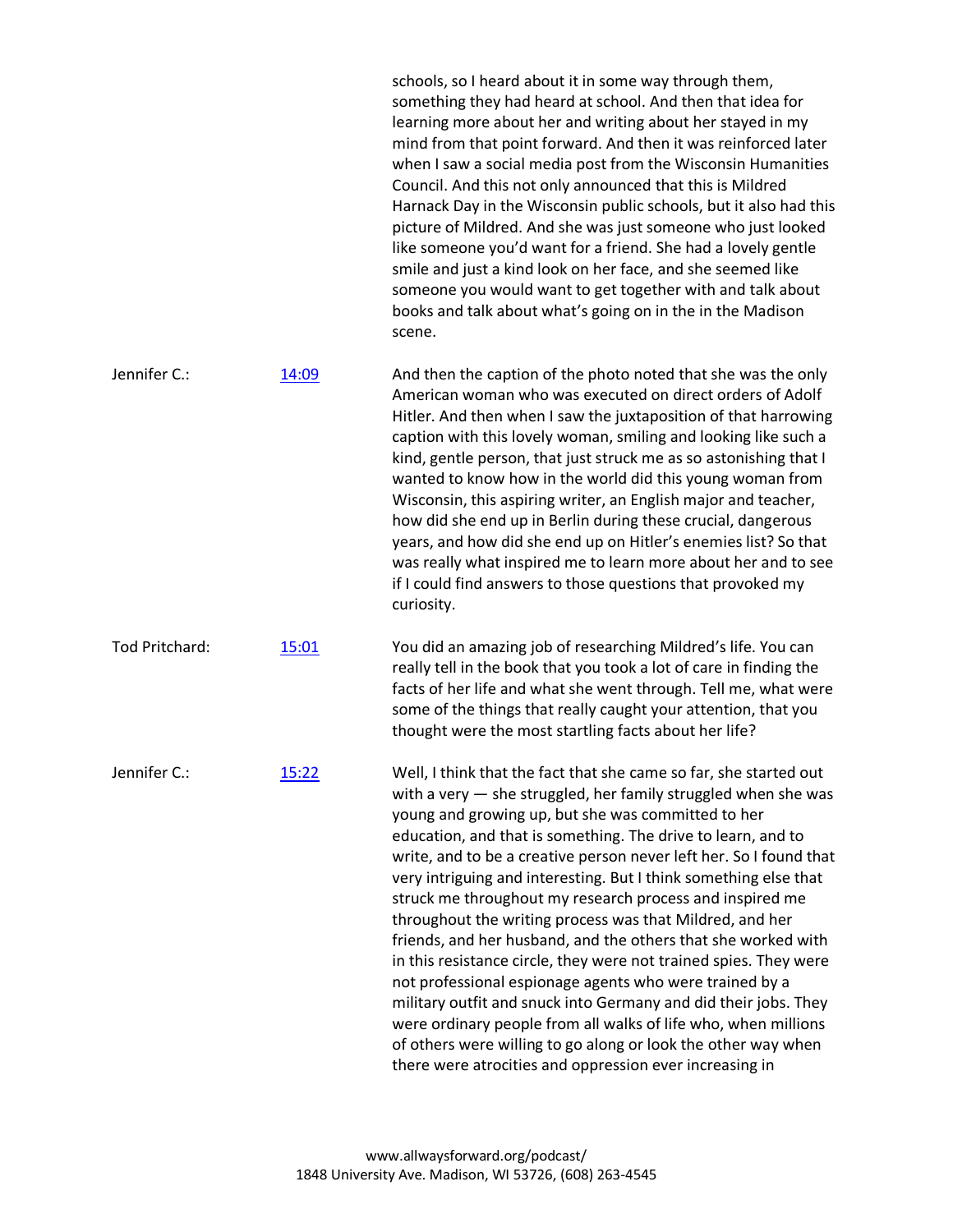Germany, and in Berlin in particular, she just could not look away.

| Jennifer C.:   | 16:30 | She and her friends were not trained in this field. They were not<br>experienced spies, but they used the skills that they had and the<br>life experience to resist, to fight back against the rise of fascism,<br>and to protect those who were unable to protect themselves.<br>And in Mildred's case, she used her teaching skills, her writing<br>skills. One of the important things that she did was to teach<br>young people in Berlin, her students, about propaganda and<br>how to recognize it, and how to resist it. And so just little by<br>little, using her teaching skills, using her interpersonal skills. This<br>was one very important way that she fought back, and she tried<br>to bring other people around to the idea of that they could fight<br>back, and they could stand up against the ever-increasing<br>atrocities. |
|----------------|-------|-----------------------------------------------------------------------------------------------------------------------------------------------------------------------------------------------------------------------------------------------------------------------------------------------------------------------------------------------------------------------------------------------------------------------------------------------------------------------------------------------------------------------------------------------------------------------------------------------------------------------------------------------------------------------------------------------------------------------------------------------------------------------------------------------------------------------------------------------------|
| Tod Pritchard: | 17:29 | As I was reading your book, I, a little voice was going off inside<br>of my head. It kept saying, "Get out of there." And, of course,<br>I'm sitting reading it in hindsight, as well as we all are, and we<br>all know what's going to happen, but at the moment they didn't<br>know what was going to happen, or how things would unfold.<br>Was there a point that they could have escaped but they felt<br>like they didn't want to, or they needed to stay, or $-1$ mean,<br>why didn't they leave?                                                                                                                                                                                                                                                                                                                                            |
| Jennifer C.:   | 18:04 | Right. And you're absolutely right. We have the benefit of<br>hindsight, and we knew how it was going to end for them. And I<br>think in part, when things just keep getting steadily worse, you<br>kind of absorb it. You learn to accept it and $-$ well, not accept<br>it. That's definitely not the right word. But you deal with that.<br>And then the next worst atrocity that happens, it's a little bit<br>easier for you to accept that, and you get used to terrible things<br>happening, and you become accustomed to it. So, where it was<br>going to end, they didn't know. On the other hand, they were<br>very well aware that they were risking their lives and they were<br>in danger.                                                                                                                                             |
| Jennifer C.:   | 18:48 | For Arvid's part, he wanted Mildred to go back to the U.S., and<br>she could have. She had a U.S. passport. He had even purchased<br>her at ticket on a ship with no particular date. She could just<br>book her passage and go. And he wanted her to go back to the<br>United States where he thought she would be much safer, but<br>Mildred would not leave her husband. As long as he was going<br>to stay there, she wanted to stay with him. She wanted to be<br>with the man she loved. She wanted to fight to try to bring the<br>Nazis down from within, and restore the country to what it had                                                                                                                                                                                                                                            |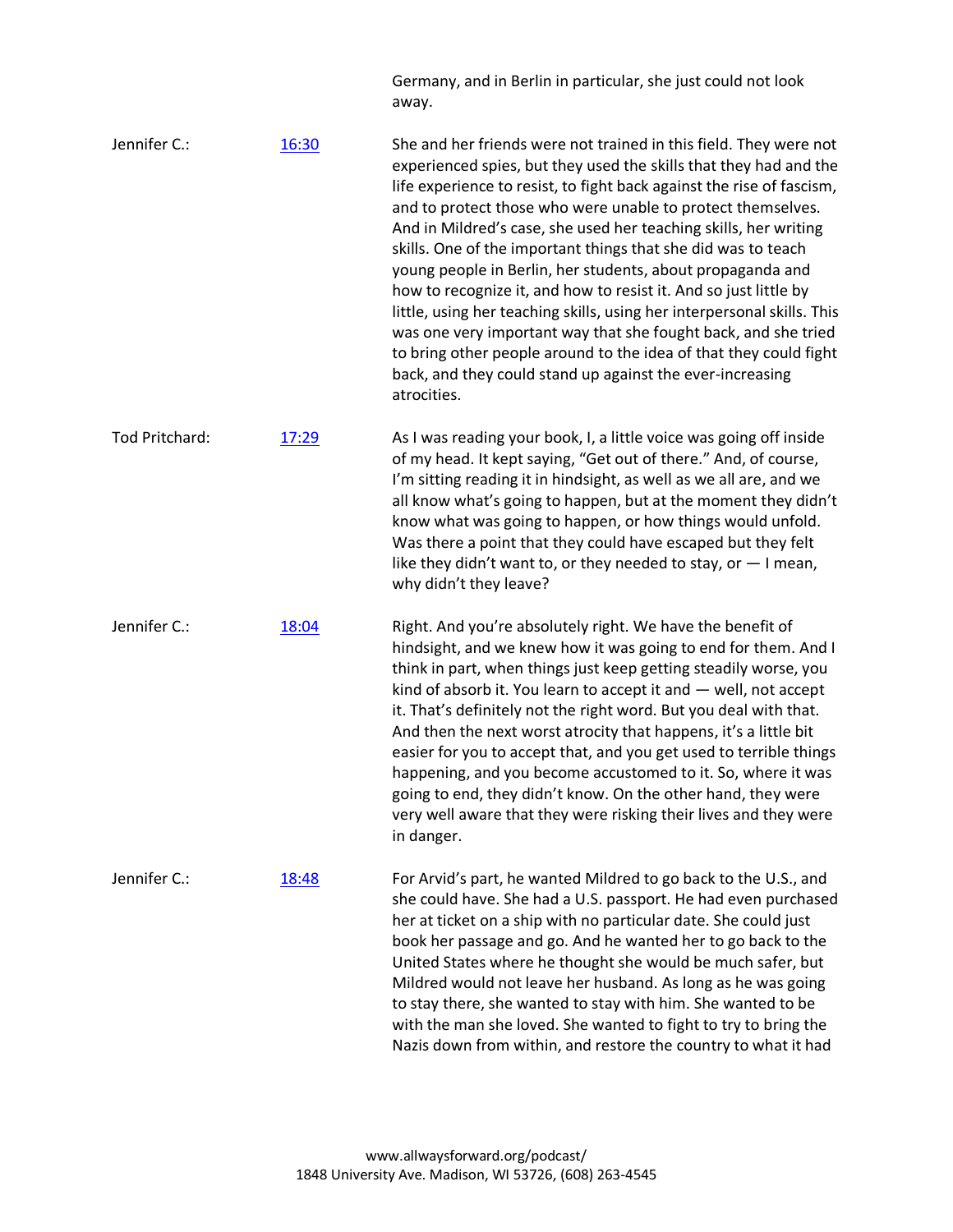|                |       | been, the country that they loved before all these terrible things<br>began happening.                                                                                                                                                                                                                                                                                                                                                                                                                                                                                                                                                                                                                                                                                        |
|----------------|-------|-------------------------------------------------------------------------------------------------------------------------------------------------------------------------------------------------------------------------------------------------------------------------------------------------------------------------------------------------------------------------------------------------------------------------------------------------------------------------------------------------------------------------------------------------------------------------------------------------------------------------------------------------------------------------------------------------------------------------------------------------------------------------------|
| Jennifer C.:   | 19:34 | So it was both duty and love that kept Mildred in Germany,<br>even when she very easily could have left. It would have been<br>more difficult for her husband to leave because he had a very<br>high-ranking position within the Ministry of Economics, and it<br>would have certainly caught the attention of the Gestapo and<br>others if he suddenly wanted to go to America other than on a<br>particular mission for his ministry. He sometimes did make trips<br>to the United States and elsewhere on business for the Nazi<br>government. But if he just suddenly wanted to take off, it would<br>have been questions. And then they had a lot of family and<br>friends in Germany still.                                                                             |
| Jennifer C.:   | 20:20 | So even if they had escaped the United States, they knew that<br>the loved ones that they left behind could be punished for what<br>they did. So of course, that factored into it too. So it was a<br>combination of wanting to protect their loved ones, wanting to<br>make sure they remained together, and then wanting to<br>continue the work of the resistance that kept them in Germany<br>when, to preserve their own lives, they should have left, if they<br>could have left. But they were willing to make that sacrifice.<br>They knew what they were risking. They had seen other people<br>arrested. They knew of other people who had been killed, so<br>they were well aware of what the cost might be, and they were<br>courageous enough to take that risk. |
| Tod Pritchard: | 21:06 | In your book, you kind of merge fact with fiction and I would like<br>you to talk a little bit about the technique that you used in<br>writing your book, and why you told her story in that way.                                                                                                                                                                                                                                                                                                                                                                                                                                                                                                                                                                             |
| Jennifer C.:   | 21:20 | That's a very interesting question because I do love to do<br>historical research, and when you write historical fiction, really<br>you are allowed to take as many liberties with the historical<br>record as you want. It's one of the rules of fiction writing. You<br>are allowed, and in fact you're encouraged to make things up.<br>However, I know that from speaking with my readers, they<br>really do appreciate it when I strive for historical accuracy, so I<br>do try to stick to the historical record as much as I can.                                                                                                                                                                                                                                      |
| Jennifer C.:   | 21:51 | That said, there are a lot of omissions from the historical record.<br>You don't know what people's innermost thoughts and feelings<br>were. You don't know what happened in private conversations.<br>Some things are deliberately never entered into the official<br>historical record. And then sometimes the historical record is<br>wrong. Sometimes there are errors.                                                                                                                                                                                                                                                                                                                                                                                                   |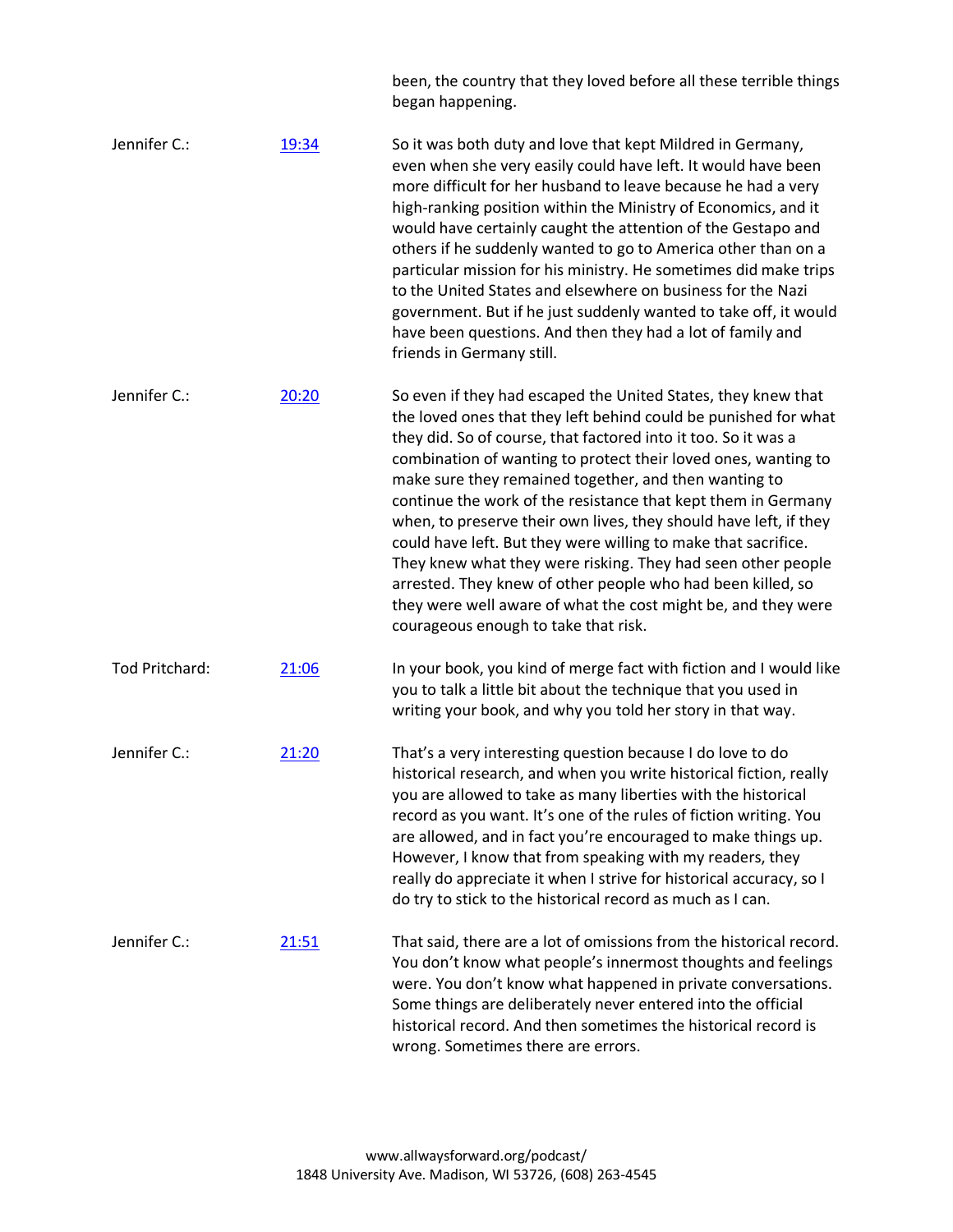| Jennifer C.:   | 22:13 | One of my favorite sources to use are historic newspapers so<br>that I can get an idea not only of what was going on at the time,<br>but what my characters, especially those historical figures<br>would have been learning in real time. Because as you've<br>mentioned, we have the benefit of hindsight, and they did not.<br>So sometimes historical newspapers, sometimes those articles<br>were written before all the facts were in, and they might include<br>errors that my characters would not have known were false.<br>But, of course, I know all these many years later.                                                                                                                                                        |
|----------------|-------|------------------------------------------------------------------------------------------------------------------------------------------------------------------------------------------------------------------------------------------------------------------------------------------------------------------------------------------------------------------------------------------------------------------------------------------------------------------------------------------------------------------------------------------------------------------------------------------------------------------------------------------------------------------------------------------------------------------------------------------------|
| Jennifer C.:   | 22:47 | So why write fiction instead of just a straight history? Well, to<br>me, I feel like fiction allows us into the mind of the characters<br>that, whether they are fictional characters or whether they are<br>historical figures used fictionally in a way that straight history or<br>biography does not. It really allows the reader to see the time,<br>and the place, and the events through that character's eyes.<br>And I think that that makes the experience more immediate and<br>more intimate. And I think it really allows the reader to build a<br>stronger empathy for that character. And I like to think that that<br>exercise in reading fiction and empathizing with fictional<br>characters translates over into real life. |
| Jennifer C.:   | 23:43 | So the more we learn, the more we read fiction, the more we<br>learn to see events from someone's perspective other than our<br>own. I like to think that that hones our skills for doing that in<br>real life, to really try to understand where other people in our<br>own real lives are coming from and why their views might be<br>different from ours, and how we can try to engage with them<br>despite our differences.                                                                                                                                                                                                                                                                                                                |
| Tod Pritchard: | 24:06 | I've really enjoyed how you, and I'm sure alumni enjoyed how<br>you've woven in Lake Mendota and their walks on State Street,<br>and their memories as a reoccurring theme of some of their<br>thoughts. And it's clear they both loved Madison, they both<br>loved being at the University of Wisconsin. And so, I really enjoy<br>that you wove that in there. Have you gotten any reaction from<br>alumni on that?                                                                                                                                                                                                                                                                                                                          |
| Jennifer C.:   | 24:36 | I've heard from a few via email, but I'll let you in on a secret. I<br>had three chapters in the beginning of the book that were all<br>set here in Madison, and were set at the university, and the<br>book was running a little bit long, so I was strongly encouraged<br>to cut those chapters. So, I started the book in Madison and at<br>the UW and showed all those scenes with them. But the novel<br>in its finished form starts when Mildred is reuniting with Arvid in<br>Germany.                                                                                                                                                                                                                                                  |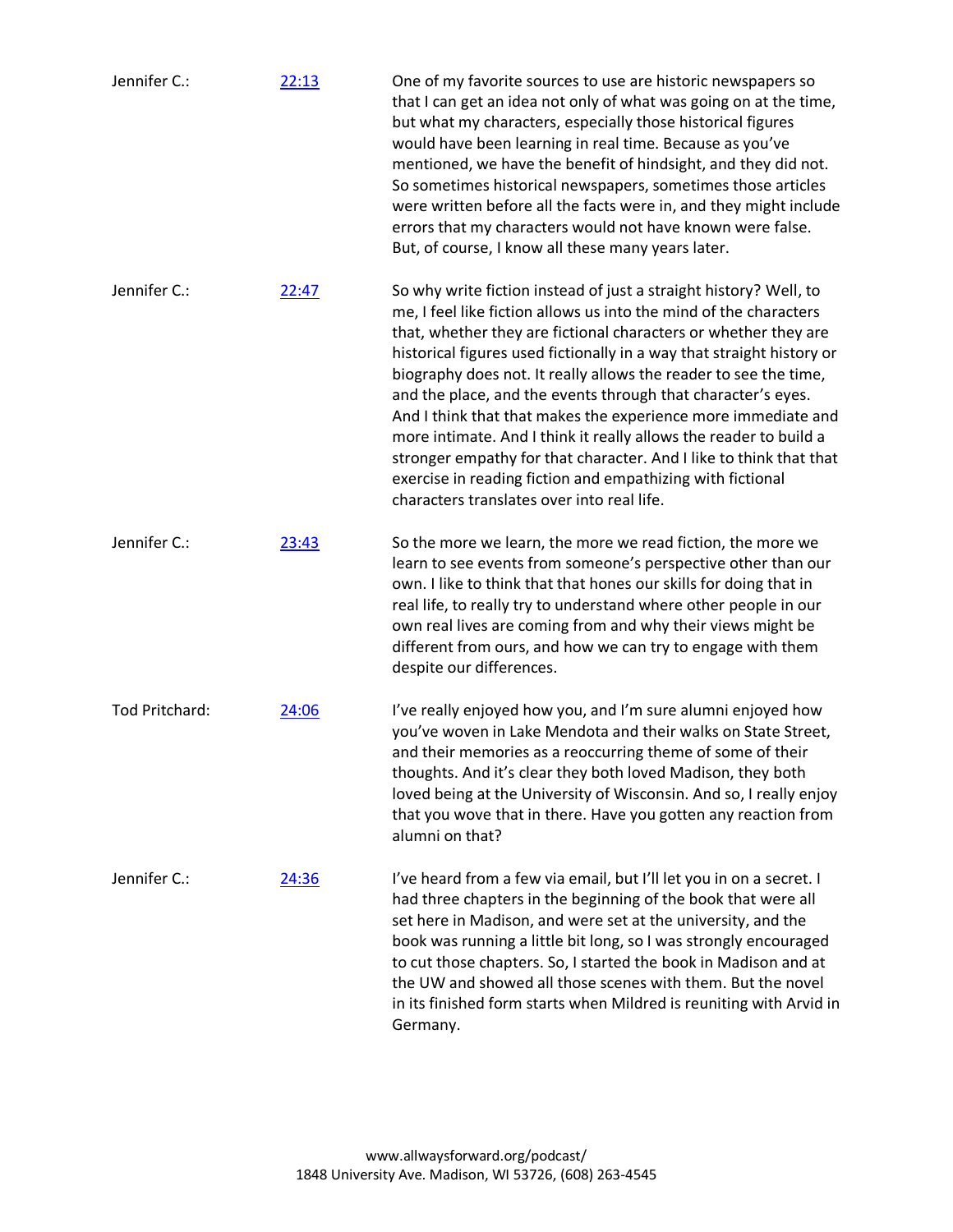| Jennifer C.:   | 25:09 | So I don't know, maybe it was self-indulgent to want to write<br>about all these places that I love, that they also loved. But I did<br>weave it in through the novel later on because I think it's an<br>important part of their story as a couple, as a married couple, as<br>two people who cared about each other deeply, to even in the<br>midst of the struggles that they had when the situation in Berlin<br>was deteriorating and it was becoming more and more<br>dangerous that they had these wonderful happy memories from<br>Madison and the UW to draw upon and to reminisce about and<br>to give them hope in dark times.                                                 |
|----------------|-------|-------------------------------------------------------------------------------------------------------------------------------------------------------------------------------------------------------------------------------------------------------------------------------------------------------------------------------------------------------------------------------------------------------------------------------------------------------------------------------------------------------------------------------------------------------------------------------------------------------------------------------------------------------------------------------------------|
| Jennifer C.:   | 25:51 | In one of his very last letters, Arvid even reminisces about a lot<br>of those things, in a letter that he was able to write to Mildred<br>and was able to get to her while they were both in prison. So, it<br>is something that they carried with them. And I also think it's<br>very significant that several other friends that they made while<br>they were here on campus, they later reunited in Germany and<br>these other people became members of their resistance<br>network.                                                                                                                                                                                                  |
| Jennifer C.:   | 26:22 | For example, Greta Lorke Kuckhoff. She also, just like Arvid, she<br>attended the UW as an exchange student from Germany, or a<br>foreign student from Germany, and it was here that she met<br>Mildred and Arvid and became friends with them, and when she<br>was back in Germany, she became drawn back into their<br>network. And there were a few others as well, who play smaller<br>roles in my novel, that Mildred and her husband originally<br>befriended here, and then renewed their ties once they were all<br>back in Germany together. And the friendships they forged<br>here, and the trust they built here extended into their<br>resistance work in the years to come. |
| Tod Pritchard: | 27:06 | That's amazing, isn't it? I mean, to think of that connectivity<br>continued from Madison all the way over to Nazi Germany.                                                                                                                                                                                                                                                                                                                                                                                                                                                                                                                                                               |
| Jennifer C.:   | 27:13 | Yeah. All those Badgers over there in Berlin fighting the Nazis. I<br>just think it's - I think that's remarkable.                                                                                                                                                                                                                                                                                                                                                                                                                                                                                                                                                                        |
| Tod Pritchard: | 27:20 | One final question for you. What is Mildred's legacy? What is<br>the takeaway that we should all remember from her life and her<br>loss?                                                                                                                                                                                                                                                                                                                                                                                                                                                                                                                                                  |
| Jennifer C.:   | 27:29 | I think that we need to honor and remember and respect her<br>sacrifice. She knew what the dangers were. She did not turn<br>away. And I think that that's something that can inspire us when<br>we see injustice, and of course there's injustice in the world all<br>around us every day. I think it would be great if we could all<br>take inspiration from her. We don't all have to be superheroes                                                                                                                                                                                                                                                                                   |